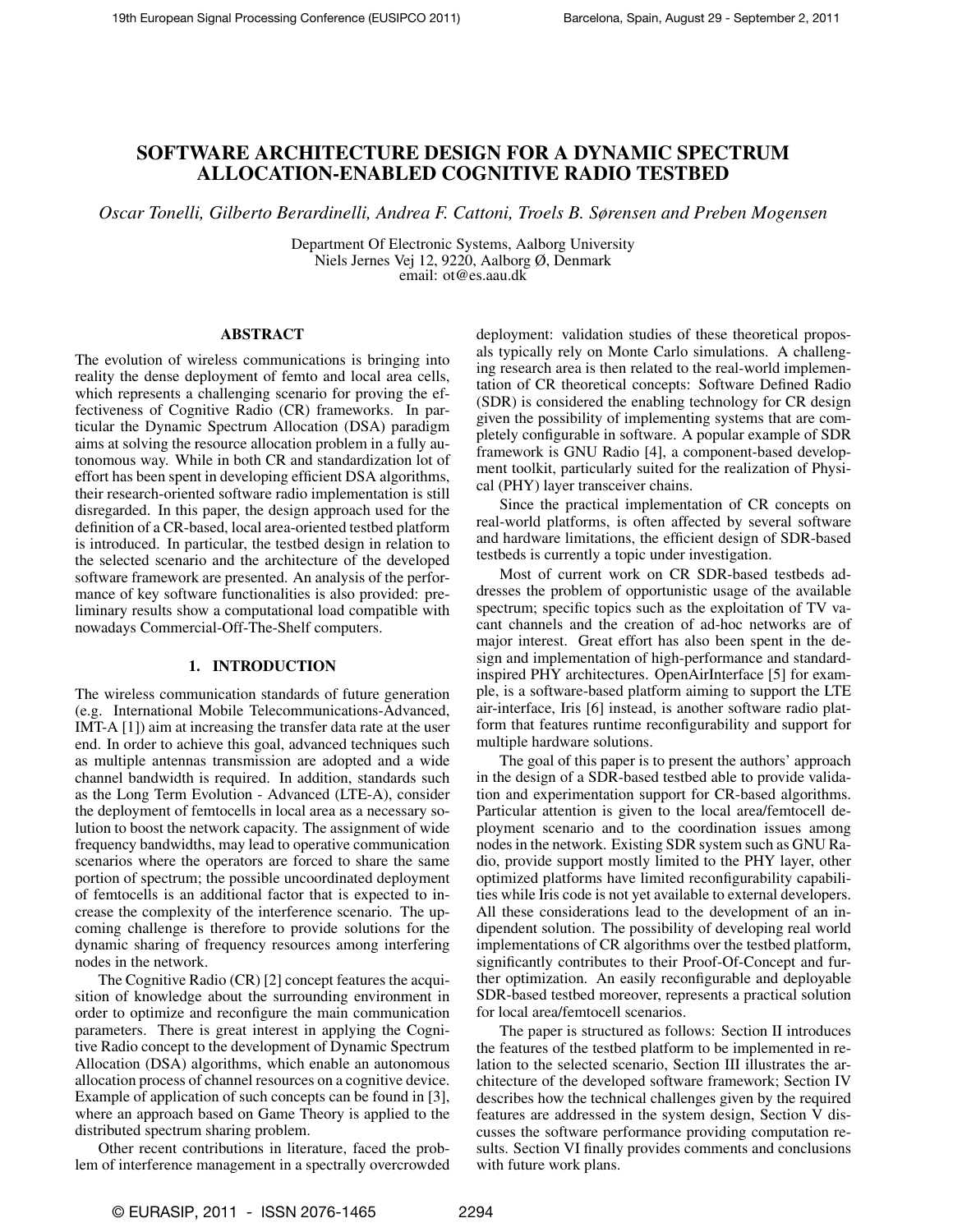## 2. TESTBED DEFINITION

The design of the testbed aims at providing adequate support for the experimentation of cognitive principles in femtocell deployment. The work carried on in the project SAMU-RAI [7] provided initial inspiration and scenario references; in particular the scenario individuated in [8] is considered. In this paper the authors propose an algorithm for the autonomous management of interference among the nodes in a LTE-A network. The main features of the testbed, are the support for multiple Component Carriers (CCs), an Orthogonal Frequency Division Multiplexing (OFDM)-based airinterface and Time Division Duplexing (TDD) connection among network entities. The goal of the testbed is to prove the effectiveness of the selected DSA algorithms in a challenging scenario, therefore a situation of overcrowded spectrum is considered as a basic design requirement. The testbed network is composed by a number of nodes acting as Access Points (APs) or femtocell Base Stations (BSs) and an equal number of associated User Equipment (UEs) devices; each AP is able to communicate with the other APs in the network through a Cognitive Pilot Channel (CPC) [9]. Figure 1 shows the connections between the testbed devices.

The available spectrum in the system is divided in a number of CCs that the APs may allocate for the communication with the UEs. The number of APs in the network is chosen accordingly to the number of CCs, in order to determine a resource competition scenario among the APs. The allocation process of the CCs is triggered by the AP traffic requirements and is performed accordingly to the DSA algorithm executing on the network nodes. The TDD link provides the connection between the AP and the UE, and can also be exploited in the cognitive process for sensing purposes: measurements collection from the UE can provide the AP information about the link channel quality and the presence of interferers, thus impacting the CC allocation decision. The CPC moreover, is used for exchanging informations among the APs, thus enabling the final decision on the spectrum allocation.

The cognitive femtocell scenario exposes two main design challenges to the practical realization on an SDR-based testbed. A first design consideration is given by the necessity of carrying information data over channels which are characterized by a multiple CCs structure: the Radio Frequency (RF) front end is required to support a suitable frequency bandwidth and the OFDM-based PHY layer should be able to manage it properly. Secondly, the testbed aims at providing a CPC that may not benefit the support of a backhaul link: the implementation of an Over-The-Air-Communication (OTAC) control channel is a topic that raised interest also in the LTE-A standardization process [10].

# 3. SOFTWARE ARCHITECTURE

An SDR-based implementation well suits the previously defined testbed scenario: a typical SDR configuration features an RF-capable device which can be completely configured and controlled via software by an host PC, thus meeting the flexibility requirements of a practical experimentation. The proper realization of an SDR-based testbed is highly dependent to the selected software architecture.

In this paper the developed architecture takes into account the following concepts:



Figure 1: Testbed Network.

- Testbed purposes: experimentation and optimization activities require complete access to system parameters at every level of the protocol stack.
- Real-world context: the software architecture must be able to handle multiple parallel tasks which may run asynchronously.
- Runtime reconfiguration of parameters: allows to handle dynamic testbed scenarios.
- Platform development: support for the development of additional testbed functionalities.

In order to achieve the desired level of parallelism and reconfigurability that a real-world development platform requires, the implemented software features an object-oriented, modular, multithreaded architecture. The main idea is to develop specific tasks in independent functional modules, and group coherent modules in more complex subsystems: these components can be then assembled in order to obtain the complete set of functionalities of a communication node. A proper management of shared memory, implementation of inter-module interfaces and organization of threads of execution, are the fundamental activities enabling the software concept realization. Figure 2 depicts the software architecture, highlighting the modular implementation; a PHY communication chain, Medium-Access-Control (MAC) functionalities and the Cognitive Algorithm (CA) are implemented as indipendent subsystems. The connections between system components are organized according to a hyerarchical structure, as depicted in Figure 3; every module features input/output interfaces that provide the communication means with other modules; each subsystem is able to manage the interfaces of its inner modules, establishing connections with other subsystems. The inter-module interfaces are designed following specific software patterns, as for example publish/subscribe [11], which target a componentbased realization of the system.

The hierarchical architecture of the system also applies to the thread generation and execution: a first-level process generates the main threads of execution for each subsystem, which then internally manages its module-specific threads. The aim is to have a centralized management of the system during runtime, also enabling reconfiguration.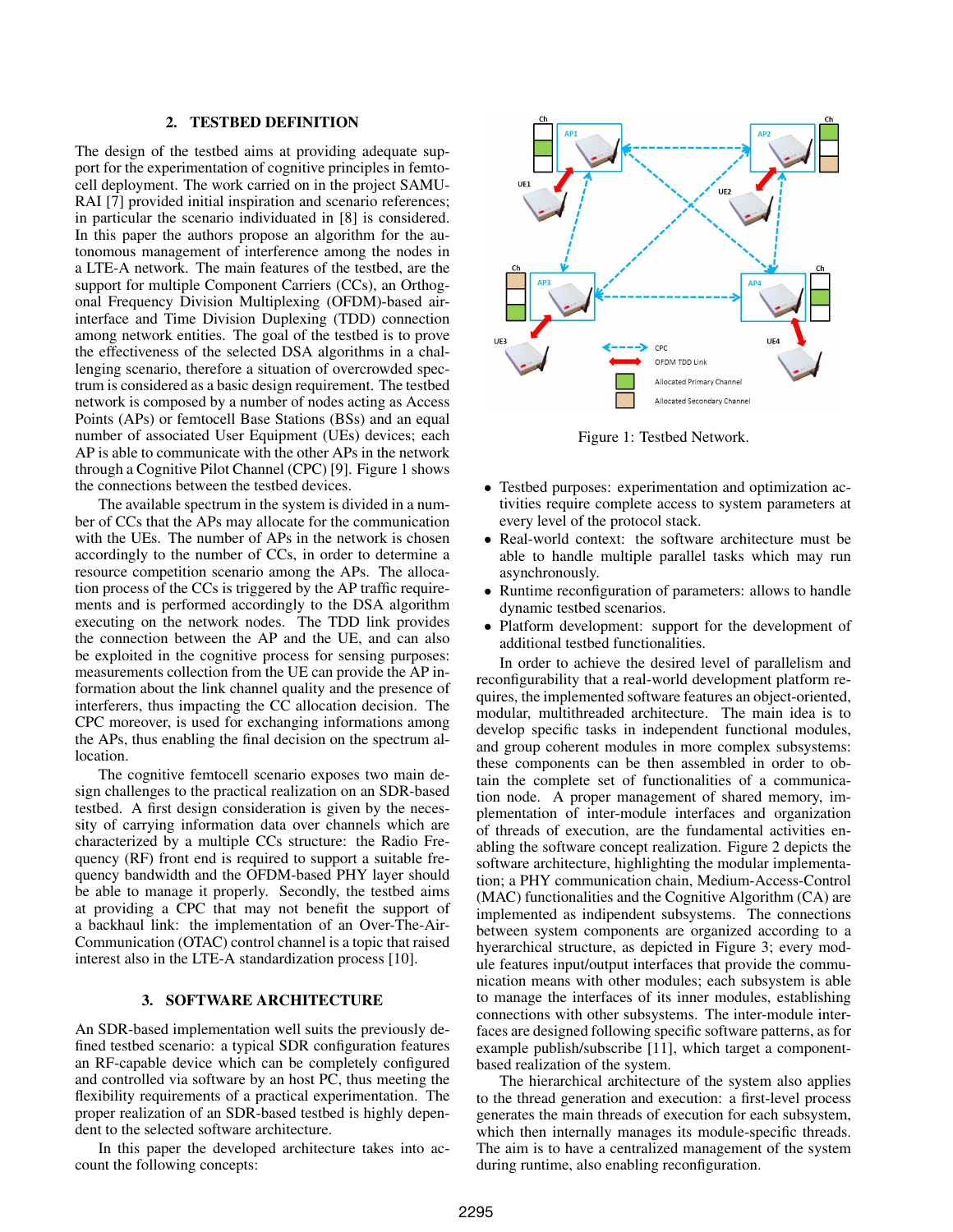

Figure 2: Architecture of the testbed software framework

In order to better support a modular and multithreaded architecture, all the software components have been written in object-oriented C++ programming language. The choice of C++ is due to several reasons: suitability of the code for real-time processing purposes in comparison to other objectoriented languages, availability of libraries for multithreading support, compatibility with the drivers required to interface with the hardware and the possibility of adopting a Test-Driven-Development methodology which exploits the modularity of the code for advanced software testing purposes. C++ libraries also allow easy interfacing with Linux OS system, thus enabling a complete control over the testbed from user-space applications.

Parallel threads execution requires proper synchronization and specific solutions for data exchange. Given the proposed component-based and modular design, each module can potentially execute independently: in order to ensure proper data exchange, synchronization elements such as mutexes and events, have been embedded into the interface objects shared by the modules. The software exploits the optimized Poco C++ libraries [12] for thread synchronization and memory management purposes. The interface with the SDR hardware is enabled by the usage of the Universal Hardware Driver (UHD), recently developed by Ettus Research [13] and mainly conceived to operate with the Universal Software Radio Peripheral (USRP) series boards also developed by Ettus. The UHD exploits an UDP-based connection to send and retrieve data from the hardware. A very interesting feature of the UHD is the metadata payload that is attached to the data transferred between the board and the host computer: the metadata field allows to specify time-related settings which provide precise information on the transmission and reception time of the samples. This feature is foreseen to enable greater flexibility for the data flow control also when operating in the OS user space.

One of the greatest concerns related to the software realization of a wireless transceiver, is the computational burden of the implemented features. In particular, the execution of



Figure 3: Components Hierarchy and Communication

PHY layer tasks, such as (I)FFT and symbol/frame synchronization routines, as user-space processes, is significantly resource consuming and poses severe limitations to the realtime execution of the code. High data rate transmission is however not the major focus in a testbed conceived for the experimentation with DSA algorithms; the main goal is instead to provide network-wide reconfigurability and ensure a proper interference scenario among the nodes. The software design choice has been therefore to favor a more flexible and easily reconfigurable user-space implementation, rather than boost the real-time features which may require to run tasks in the OS kernel space or directly on the hardware [15].

Latest generation General Purpose Processors (GPPs) on host computers feature multiple cores and threading techniques able to dynamically share the computation load; a multithreaded application in comparison to single-threaded can greatly exploit this advanced hardware features, thus achieving increased performance. Modularization of the code aims also at improving the setting of threading priorities according to the functional task: optimal priority management is required in order to regulate the execution of a high number of threads on the GPP.

# 4. SYSTEM DESIGN

The developed testbed relies on SDR-based systems for the implementation of the network nodes. The main requirements of the SDR hardware involve flexibility of the RF front-end, software configurability, compatibility with the host and a local area deployment. Ettus USRP version 2 (USRP2) is one of the most popular SDR platform used for CR implementation purposes and seems to fulfill all the requirements. All the nodes in the testbed exploit USRP2 boards equipped with Ettus XCVR 2450 daughterboards as RF front end.

The USRP2 choice allows the deployment of a high number of nodes thanks to the compact hardware solution and affordable costs; the featured Gigabit Ethernet connection ensures great compatibility with modern host-computers and enables flexible testbed deployment in indoor area as proved in the Virginia Tech CORNET testbed [14]. The compatibility with a wide set of daughterboards with different RF capabilities, ensures further potential improvements of the testbed.

The first testbed design challenge is the definition of transmission channel parameters and CCs structure: practical experimentations with the hardware suggested to define 3 CCs in the available RF channel bandwidth. Assuming that a single (I)FFT process is used for generating/retrieving the time samples, it is possible to access one or more CCs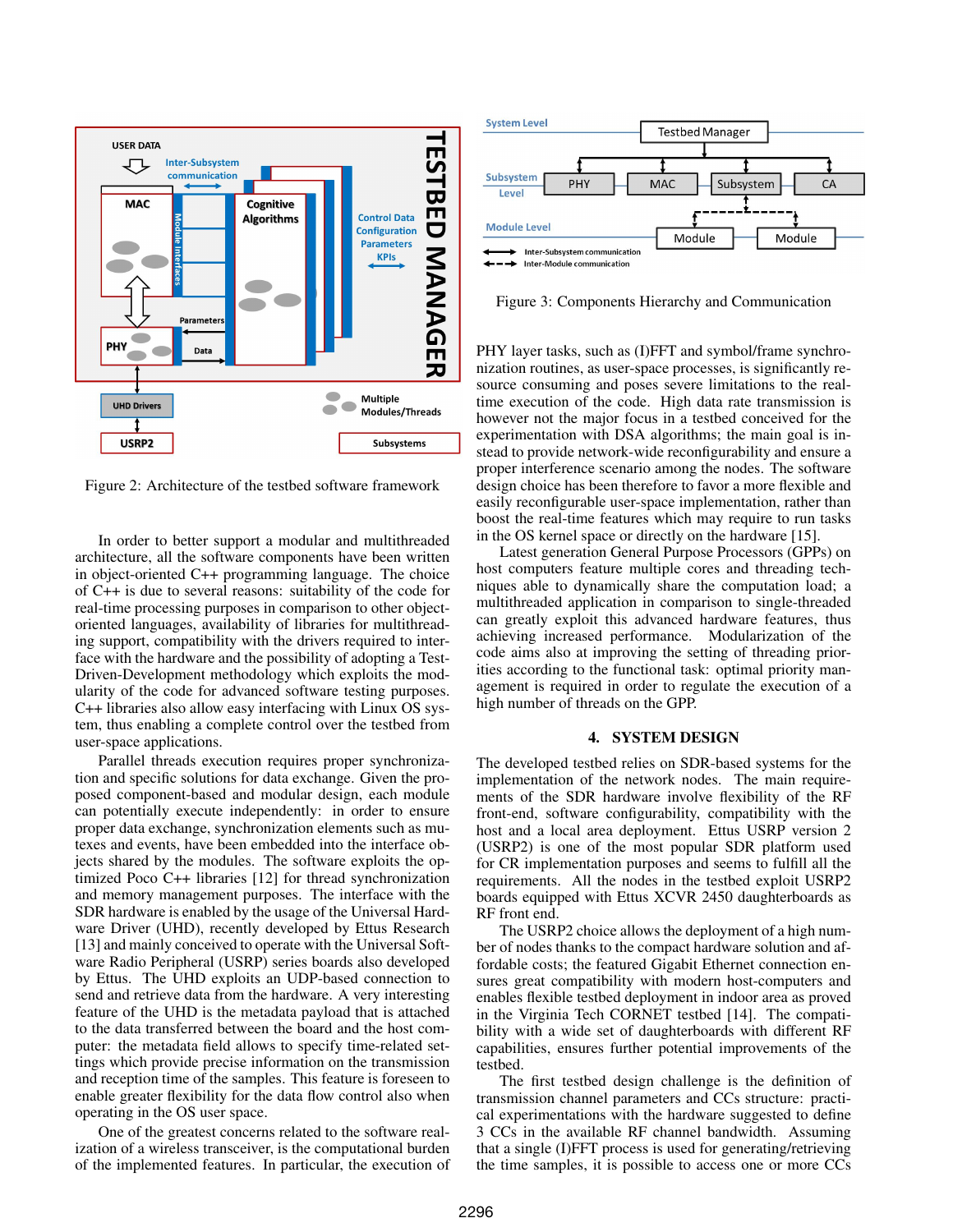

Figure 4: Testbed TDD framing structure

by simply allocating the data over a portion of the (I)FFT bins. The choice of OFDM as air interface is mainly driven by two considerations: the modern wireless communication standards inspiring the testbed (e.g. LTE-A), feature OFDM given its flexibility as well as its multipath mitigation capabilities; in addition, the OFDM frequency granularity may allow the coexistence of information related to different nodes on the same CC. For example node-specific pilot patterns can be implemented and exploited for measurements and node identification purposes.

Another critical aspect in the testbed realization is the design of the CPC. The aim is to support an OTAC control channel enabling the execution of coordinated algorithms which do not rely on a wired backhaul link. In order to fit the TDD frame structure, the control data are time multiplexed in pre-allocated CPC frames; the adopted solution is depicted in Figure 4, which shows the CPC slot included in the TDD frame featuring Downlink (DL) and Uplink (UL) slots. This OTAC implementation implies that the APs must achieve an inter-AP synchronization in addition to the AP-to-UE synchronization. A practical solution to the problem is the definition of a global time reference provided by a master node in the network; the master node generates a frame preamble which is known by all the nodes in the network and therefore can be used as a reference for the frame synchronization. Another option for the transmission over the CPC is to allow unsynchronized access by implementing a slotted ALOHA protocol.

All the design solutions such as (I)FFT based transmission, TDD framing and system synchronization, have been implemented as specific software tasks and integrated in properly defined functional modules according to the proposed software architecture. The concurrent execution of multiple modules comes at the cost of computational tasks that need to run with a high degree of parallelism and strict latency constraints. The performance of the designed system is therefore highly dependent on the characteristic of the host General Purpose Processor (GPP) and on how the software modules exploit the available resources.

## 5. SOFTWARE ANALYSIS

In order to ensure the proper execution of the implemented solutions, it is extremely important to analyze the behavior of the software modules during the execution on the host computer. In particular, an evaluation of the computational load on multi-core machines allows to individuate possible optimization areas. Computational load tests have been performed on the testbed host computers which feature Ubuntu 10.10 OS and multi-core processors. The host computers considered are equipped with Intel Core i7 740Q 1,73GHz and Intel CoreDuo Quad Q9100 2,26GHz processors; even though both processor are quad-cores, the Intel i7 features

|  |  | Table 1: PHY parameters |
|--|--|-------------------------|
|--|--|-------------------------|

| Frame Size           | 50 TTI + Preamble |
|----------------------|-------------------|
| FFT-size             | 256               |
| Cyclic Prefix length | 48                |
| Nr. Time Symbols     | 13                |
| Tx Rate              | 10MS/s            |
| Modulation           | <b>OPSK</b>       |
| Coding               | Convolutional 1/3 |



Figure 5: CPU resources occupation analysis

the Intel ®Hyper-Threading Technology which allows to operate over 8 logic cores, enhancing the parallelism opportunities.

The selected software functionalities for the analysis, are related to the PHY layer tasks at the transmitter and receiver; the initial Primary CC selection presented in [8] has also been analyzed in order to obtain an estimate of the computational impact of basic cognitive tasks. The results for each functional module, in terms of total CPU resources occupation percentage, are presented in Figure 5.

The PHY transmitter (tx) features data generation, coding and modulation according to the parameters in Table 1; the same communication parameters are used at the PHY (rx), which instead includes synchronization, detection and de-modulation/decoding tasks. The PHY layer processing has been disjointly analyzed from the hardware interfacing tasks (HWI (tx and rx)) which are mainly related to the transfer of the data samples between the host and the USRP2 boards. The implemented cognitive algorithm features interference measurements at the nodes and exchange of information about CCs allocation, on the control channel. The cognitive decision process is based on such data and proven to have a negligible computational burden for a low number of nodes in the network; numerical results have therefore not been included in the histogram.

Figure 6 provides results in terms of average concurrency of the modules threads on the processors. A value of 2 means that during the execution time, the is an average value of 2 threads concurrently occupying resources on the processor's cores.

The obtained results provide several design indications for the testbed: firstly, the considered CR algorithmic func-